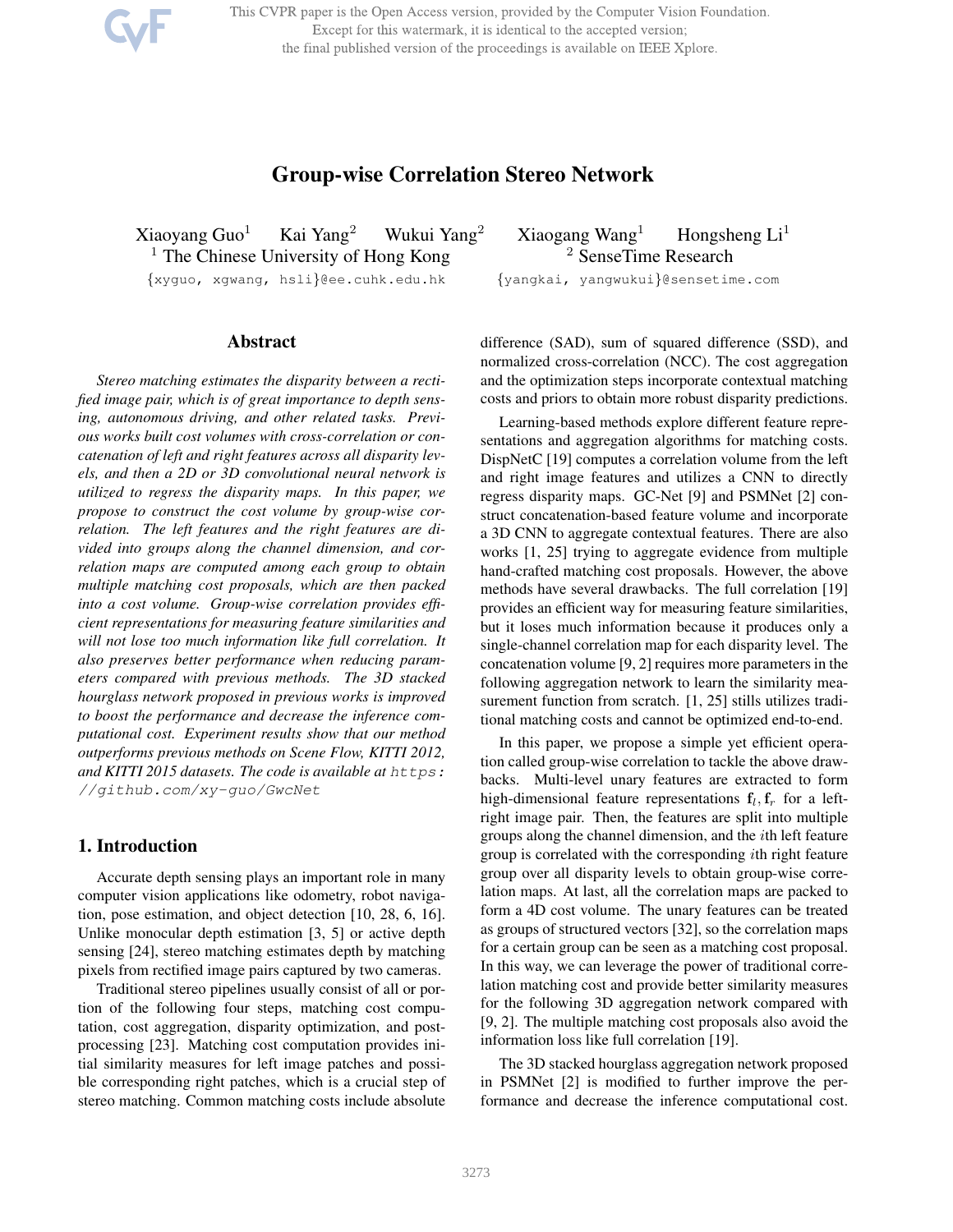$1\times1\times1$  3D convolutions are employed in the shortcut connections within each hourglass module without increasing too much computational cost.

Our main contributions can be summarized as follows. 1) We propose group-wise correlation to construct cost volumes to provide better similarity measures. 2) The stacked 3D hourglass refinement network is modified to improve the performance without increasing the inference time. 3) Our method achieves better performance than previous methods on Scene Flow, KITTI 2012, and KITTI 2015 datasets. 4) Experiment results show that when limiting the computational cost of the 3D aggregation network, the performance reduction of our proposed network is much smaller than previous PSMNet, which makes group-wise correlation a valuable way to be implemented in real-time stereo networks.

### 2. Related Work

### 2.1. Traditional methods

Generally, traditional stereo matching consists of all or portion of the following four steps: matching cost computation, cost aggregation, disparity optimization, and some post-processing steps [23]. In the first step, the matching costs of all pixels are computed for all possible disparities. Common matching costs include sum of absolute difference (SAD), sum of squared difference (SSD), normalized cross-correlation (NCC), and so on. Local methods [37, 34, 20] explore different strategies to aggregate matching costs with neighbor pixels and usually utilize the winner-take-all (WTA) strategy to choose the disparity with minimum matching cost. In contrast, global methods minimize a target function to solve the optimal disparity map, which usually takes both matching costs and smoothness priors into consideration, such as belief propagation [30, 13] and graph cut [15]. Semi-global matching (SGM) [7] approximates the global optimization with dynamic programming. Local and global methods can be combined to obtain better performance and robustness.

#### 2.2. Learning based methods

Besides hand-crafted methods, researchers also proposed many learned matching costs [36, 18, 27] and cost aggregation algorithms [1, 25]. Zbontar and Lecun [36] first proposed to compute matching costs using neural networks. The predicted matching costs are then processed with traditional cross-based cost aggregation and semi-global matching to predict the disparity map. The matching cost computation was accelerated in [18] by correlating unary features. Batsos *et al*. proposed CBMV [1] to combine evidence from multiple basic matching costs. Schonberger *et al*. [25] proposed to classify scanline matching cost candidates with a random forest classifier. Seki *et al*. proposed

SGM-Nets [26] to provide learned penalties for SGM. Knobelreiter *et al*. [14] proposed to combine CNN-predicted correlation matching costs and CRF to integrate long-range interactions.

Following DispNetC (Mayer *et al*. [19]), there are a lot of works directly regressing disparity maps from correlation cost volumes [22, 17, 29, 33]. Given the left and the right feature maps  $f_l$  and  $f_r$ , the correlation cost volume is computed for each disparity level  $d$ ,

$$
\mathbf{C}_{corr}(d,x,y) = \frac{1}{N_c} \langle \mathbf{f}_l(x,y), \mathbf{f}_r(x-d,y) \rangle, \qquad (1)
$$

where  $\langle \cdot, \cdot \rangle$  is the inner product of two feature vectors and  $N_c$  denotes the number of channels. CRL [22] and iRes-Net [17] followed the idea of DispNetC with stack refinement sub-networks to further improve the performance. There are also works integrating additional information such as edge features [29] and semantic features [33].

Recent works employed concatenation-based feature volume and 3D aggregation networks for better context aggregation [9, 2, 35]. Kendall *et al*. proposed GC-Net [9] and was the first to use 3D convolution networks to aggregate context for cost volumes. Instead of directly giving a cost volume, the left and the right feature  $f_l$ ,  $f_r$  are concatenated to form a 4D feature volume,

$$
\mathbf{C}_{concat}(d, x, y, \cdot) = \text{Concat}\left\{\mathbf{f}_l(x, y), \mathbf{f}_r(x - d, y)\right\}. (2)
$$

Context features are aggregated from neighbour pixels and disparities with 3D convolution networks to predict a disparity probability volume. Following GC-Net, Chang *et al*. [2] proposed the pyramid stereo matching network (PSMNet) with a spatial pyramid pooling module and stacked 3D hourglass networks for cost volume refinement. Yu *et al*. [35] proposed to generate and select multiple cost aggregation proposals. Zhong *et al*. [38] proposed a selfadaptive recurrent stereo model to tackle open-world data.

LRCR [8] utilized left-right consistency check and recurrent model to aggregate cost volumes predicted from [27] and refined unreliable disparity predictions. There are also other works focusing on real-time stereo matching [11] and application friendly stereo [31].

### 3. Group-wise Correlation Network

We propose group-wise correlation stereo network (GwcNet), which extends PSMNet [2] with group-wise correlation cost volume and improved 3D stacked hourglass networks.

#### 3.1. Network architecture

The structure of the proposed group-wise correlation network is shown in Figure 1. The network consists of four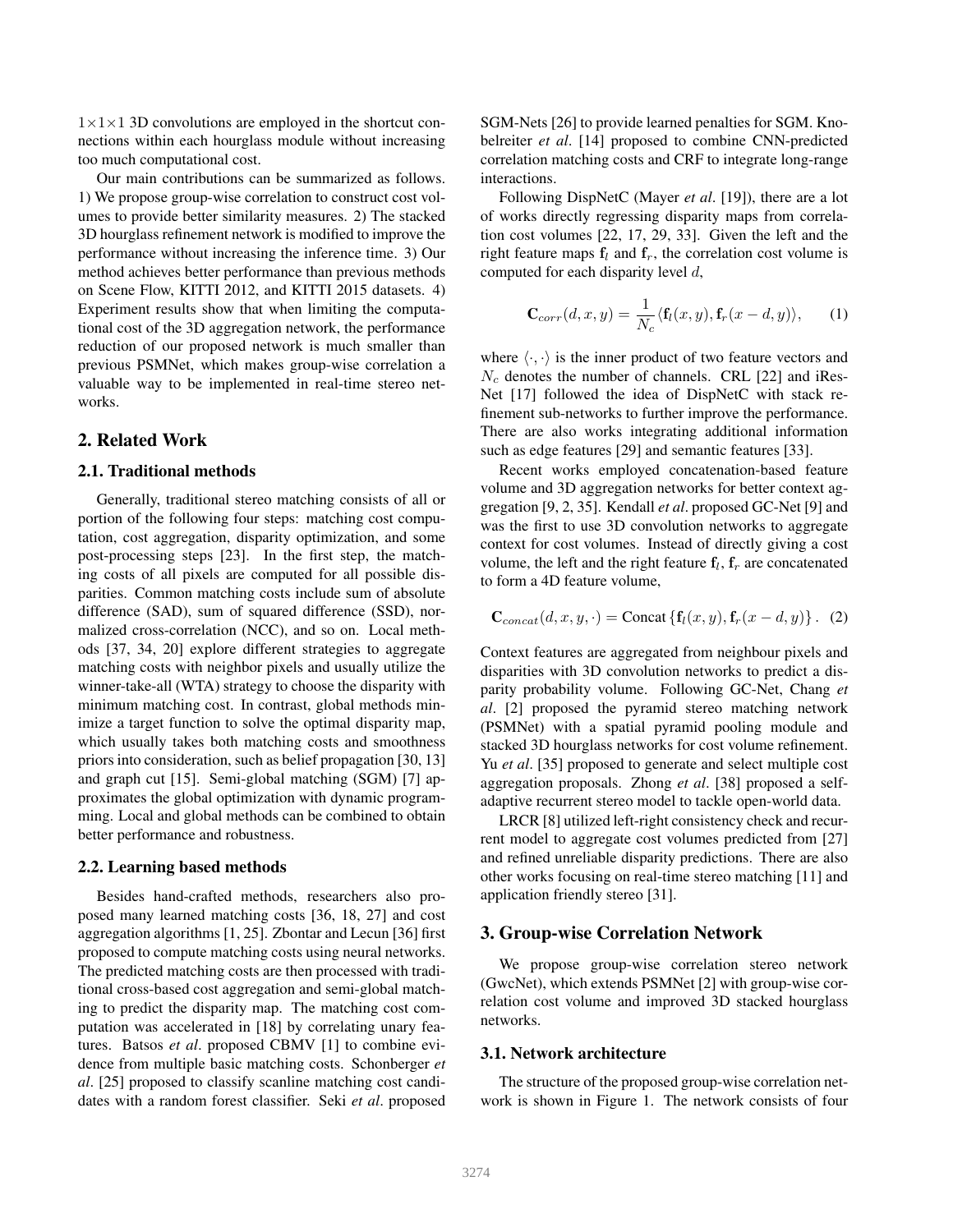

Figure 1: The pipeline of the proposed group-wise correlation network. The whole network consists of four parts, unary feature extraction, cost volume construction, 3D convolution aggregation, and disparity prediction. The cost volume is divided into two parts, concatenation volume (*Cat*) and group-wise correlation volume (*Gwc*). Concatenation volume is built by concatenating the compressed left and right features. Group-wise correlation volume is described in Section 3.2.



Figure 2: The structure of our proposed 3D aggregation network. The network consists of a pre-hourglass module (four convolutions at the beginning) and three stacked 3D hourglass networks. Compared with PSMNet [2], we remove the shortcut connections between different hourglass modules and output modules, thus output modules 0,1,2 can be removed during inference to save time.  $1 \times 1 \times 1$  3D convolutions are added to the shortcut connections within hourglass modules.

parts, unary feature extraction, cost volume construction, 3D aggregation, and disparity prediction (details in Table 1).

For feature extraction, we adopt the ResNet-like network used in PSMNet [2] with the half dilation settings and without its spatial pyramid pooling module. The last feature maps of conv2, conv3, and conv4 are concatenated to form 320-channel unary feature maps.

The cost volume is composed of two parts, a concatenation volume and a group-wise correlation volume. The concatenation volume is the same as PSMNet [2] but with fewer channels, before which the unary features are compressed into 12 channels with two convolutions. The proposed group-wise correlation volume will be described in details in Section 3.2. The two volumes are then concatenated as the input to the 3D aggregation network.

The 3D aggregation network is used to aggregate features from neighboring disparities and pixels, which consists of a pre-hourglass module and three stacked 3D hourglass networks. As shown in Figure 2, the pre-hourglass module consists of four 3D convolutions with batch normalization and ReLU. Three stacked 3D hourglass networks are followed to refine low-texture ambiguities and occlusion parts by encoder-decoder structures. Compared with 3D aggregation network of [2], we have several important modifications to improve the performance and increase the inference speed, and details are described in Section 3.3.

The pre-hourglass and three stacked 3D hourglass networks are connected to output modules. Each output module predicts a disparity map. The structure of the output module and the loss function are described in Section 3.4.

### 3.2. Group-wise correlation volume

The left unary features and the right unary features are denoted by  $f_l$  and  $f_r$  with  $N_c$  channels and in 1/4 the size of original images. In previous works [19, 9, 2], the left and right features are correlated or concatenated at different disparity levels to form the cost volume. However, both correlation volume and concatenation volume have drawbacks. The full correlation provides an efficient way for measuring feature similarities, but it loses much information because it produces only a single-channel correlation map for each disparity level. The concatenation volume contains no information about the feature similarities, so more parameters are required in the following aggregation network to learn the similarity measurement function from scratch. To solve the above issues, we propose group-wise correlation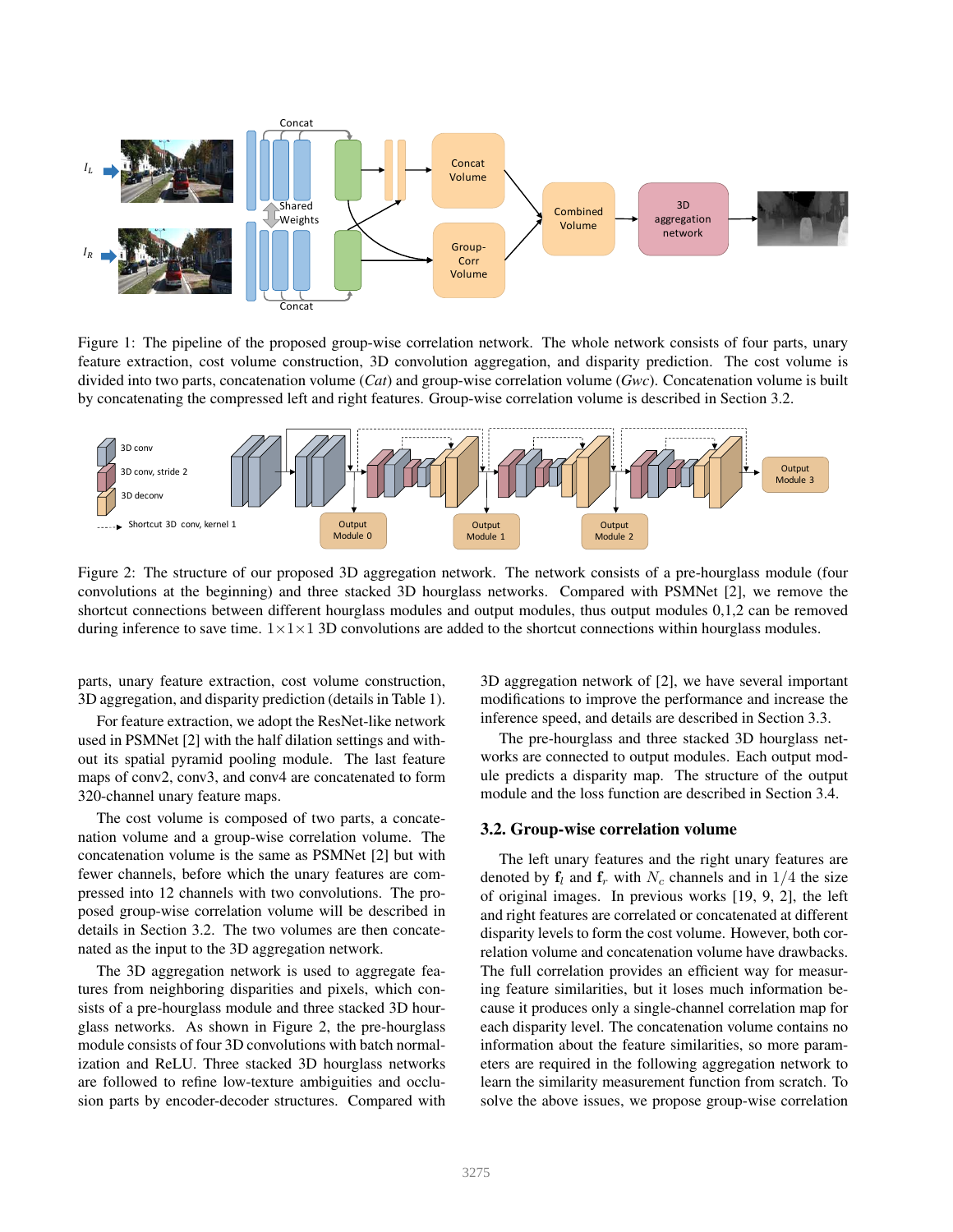by combining advantages of the concatenation volume and the correlation volume.

The basic idea behind group-wise correlation is splitting the features into groups and computing correlation maps group by group. We denote the channels of unary features as  $N_c$ . All the channels are evenly divided into  $N_a$  groups along the channel dimension, and each feature group therefore has  $N_c/N_g$  channels. The gth feature group  $\mathbf{f}_l^g$ ,  $\mathbf{f}_r^g$  consists of the  $g \frac{N_c}{N_g}, g \frac{N_c}{N_g} + 1, \dots, g \frac{N_c}{N_g} + (\frac{N_c}{N_g} - 1)$ th channels of the original feature  $f_l$ ,  $f_r$ . The group-wise correlation is then computed as

$$
\mathbf{C}_{gwc}(d,x,y,g) = \frac{1}{N_c/N_g} \langle \mathbf{f}_l^g(x,y), \mathbf{f}_r^g(x-d,y) \rangle, \quad (3)
$$

where  $\langle \cdot, \cdot \rangle$  is the inner product. Note that the correlation is computed for all feature groups  $g$  and at all disparity levels d. Then, all the correlation maps are packed into a matching cost volume of the shape  $[D_{max}/4, H/4, W/4, N_g]$ , where  $D_{max}$  denotes the maximum disparity and  $D_{max}/4$  corresponds to the maximum disparity for the feature. When  $N<sub>q</sub>=1$ , the group-wise correlation becomes full correlation.

Group-wise correlation volume  $C_{gwc}$  can be treated as  $N_q$  cost volume proposals, and each proposal is computed from the corresponding feature group. The following 3D aggregation network aggregates multiple candidates to regress disparity maps. The group-wise correlation successfully leverages the power of traditional correlation matching costs and provides rich similarity-measure features for the 3D aggregation network, which alleviates the parameter demand. We will show in Section 4.5 that we explore to reduce the channels of the 3D aggregation network, and the performance reduction of our proposed network is much smaller than [2]. Our proposed group-wise correlation volume requires less 3D aggregation parameters to achieve favorable results.

To further improve the performance, the group correlation cost volume can be combined with the concatenation volume. Experiment results show that the group-wise correlation volume and the concatenation volume are complementary to each other.

#### 3.3. Improved 3D aggregation module

In PSMNet [2], a stacked hourglass architecture was proposed to learn better context features. Based on the network, we apply several important modifications to make it suitable for our proposed group-wise correlation and improve the inference speed. The structure of the proposed 3D aggregation is shown in Figure 2 and Table 1.

1) First, we add one more auxiliary output module (see output module 0 in Figure 2) after the pre-hourglass module. The extra auxiliary loss makes the network learn better features at lower layers, which benefits the final prediction. 2) The residual connections between different out-

| Name                     | Layer properties                                  | Output size                                    |  |  |  |  |  |  |  |
|--------------------------|---------------------------------------------------|------------------------------------------------|--|--|--|--|--|--|--|
| Cost Volume              |                                                   |                                                |  |  |  |  |  |  |  |
| unary_ $1/r$             | $N/A$ , S <sub>2</sub>                            | $H/4\times W/4\times 320$                      |  |  |  |  |  |  |  |
| volume_g                 | group-wise cost volume                            | $D/4\times H/4\times W/4\times 40$             |  |  |  |  |  |  |  |
| volume_c                 | concatenation cost volume                         | $D/4 \times H/4 \times W/4 \times 24$          |  |  |  |  |  |  |  |
| volume                   | volume_g,volume_c: Concat                         | $D/4\times H/4\times W/4\times 64$             |  |  |  |  |  |  |  |
| Pre-hourglass            |                                                   |                                                |  |  |  |  |  |  |  |
| conv1                    | $[32\times32, 3\times3\times3, S1] \times2$       | $D/4\times H/4\times W/4\times 32$             |  |  |  |  |  |  |  |
| conv2                    | $[32\times32, 3\times3\times3, S1] \times2$       | $D/4\times H/4\times W/4\times 32$             |  |  |  |  |  |  |  |
| output                   | conv1,conv2: Add                                  | $D/4\times H/4\times W/4\times 32$             |  |  |  |  |  |  |  |
| Hourglass Module 1, 2, 3 |                                                   |                                                |  |  |  |  |  |  |  |
| input                    | N/A                                               | $D/4 \times H/4 \times W/4 \times 32$          |  |  |  |  |  |  |  |
| conv1a                   | $32\times64$ , $3\times3\times3$ , S <sub>2</sub> | $D/8\times H/8\times W/8\times 64$             |  |  |  |  |  |  |  |
| conv1b                   | $64\times64, 3\times3\times3, 51$                 | $D/8\times H/8\times W/8\times 64$             |  |  |  |  |  |  |  |
| conv2a                   | $64\times128.3\times3\times3.52$                  | $\frac{D}{16\times H/16\times W/16\times 128}$ |  |  |  |  |  |  |  |
| conv2b                   | $128 \times 128$ , $3 \times 3 \times 3$ , S1     | $D/_{16\times H/_{16\times W/_{16\times 128}}$ |  |  |  |  |  |  |  |
| $deconv1*$               | $128\times64$ , $3\times3\times3$ , S2, deconv    | $D/8\times H/8\times W/8\times 64$             |  |  |  |  |  |  |  |
| shortcut $1*$            | conv1b: $64\times64$ , $1\times1\times1$ , S1     | $D/8\times H/8\times W/8\times 64$             |  |  |  |  |  |  |  |
| plus1                    | deconv1,shortcut1: Add&ReLU                       | $D/8\times H/8\times W/8\times 64$             |  |  |  |  |  |  |  |
| $deconv0*$               | $64\times32$ , $3\times3\times3$ , S2, deconv     | $D/4\times H/4\times W/4\times 32$             |  |  |  |  |  |  |  |
| shortcut $0^*$           | input: $32\times32$ , $1\times1\times1$ , S1      | $D/4\times H/4\times W/4\times 32$             |  |  |  |  |  |  |  |
| output                   | deconv0,shortcut0: Add&ReLU                       | $D/4\times H/4\times W/4\times 32$             |  |  |  |  |  |  |  |
| Output Module 0, 1, 2, 3 |                                                   |                                                |  |  |  |  |  |  |  |
| input                    | N/A                                               | $D/4 \times H/4 \times W/4 \times 32$          |  |  |  |  |  |  |  |
| conv1                    | $32\times32$ , $3\times3\times3$ , S1             | $D/4 \times H/4 \times W/4 \times 32$          |  |  |  |  |  |  |  |
| $conv2**$                | $32\times1, 3\times3\times3, 51$                  | $D/4\times H/4\times W/4\times 1$              |  |  |  |  |  |  |  |
| score                    | Upsample                                          | $\overline{D \times H \times W} \times 1$      |  |  |  |  |  |  |  |
| prob                     | Softmax (at disparity dimension)                  | $D \times H \times W \times 1$                 |  |  |  |  |  |  |  |
| disparity                | Soft Argmin (Equ. 4)                              | $H \times W \times 1$                          |  |  |  |  |  |  |  |

Table 1: Structure details of the modules. H, W represents the height and the width of the input image. S1/2 denotes the convolution stride. If not specified, each 3D convolution is with a batch normalization and ReLU. \* denotes the ReLU is not included. \*\* denotes convolution only.

put modules are removed, thus auxiliary output modules (output module 0, 1, 2) can be removed during inference to save computational cost. 3)  $1 \times 1 \times 1$  3D convolutions are added to the shortcut connections within each hourglass module (see dashed lines in Figure 2) to improve the performance without increasing much computational cost. Since the  $1 \times 1 \times 1$  3D convolution only has 1/27 multiplication operations compared with  $3\times3\times3$  convolutions, it runs very fast and the time can be neglected.

#### 3.4. Output module and loss function

For each output module, two 3D convolutions are employed to generate a 1-channel 4D volume, and then the volume is upsampled and converted into a probability volume with softmax function along the disparity dimension. Detailed structures are shown in Table 1. For each pixel, we have a  $D_{max}$ -length vector which contains the probability  $p$  for all disparity levels. Then, the disparity estimation  $d$  is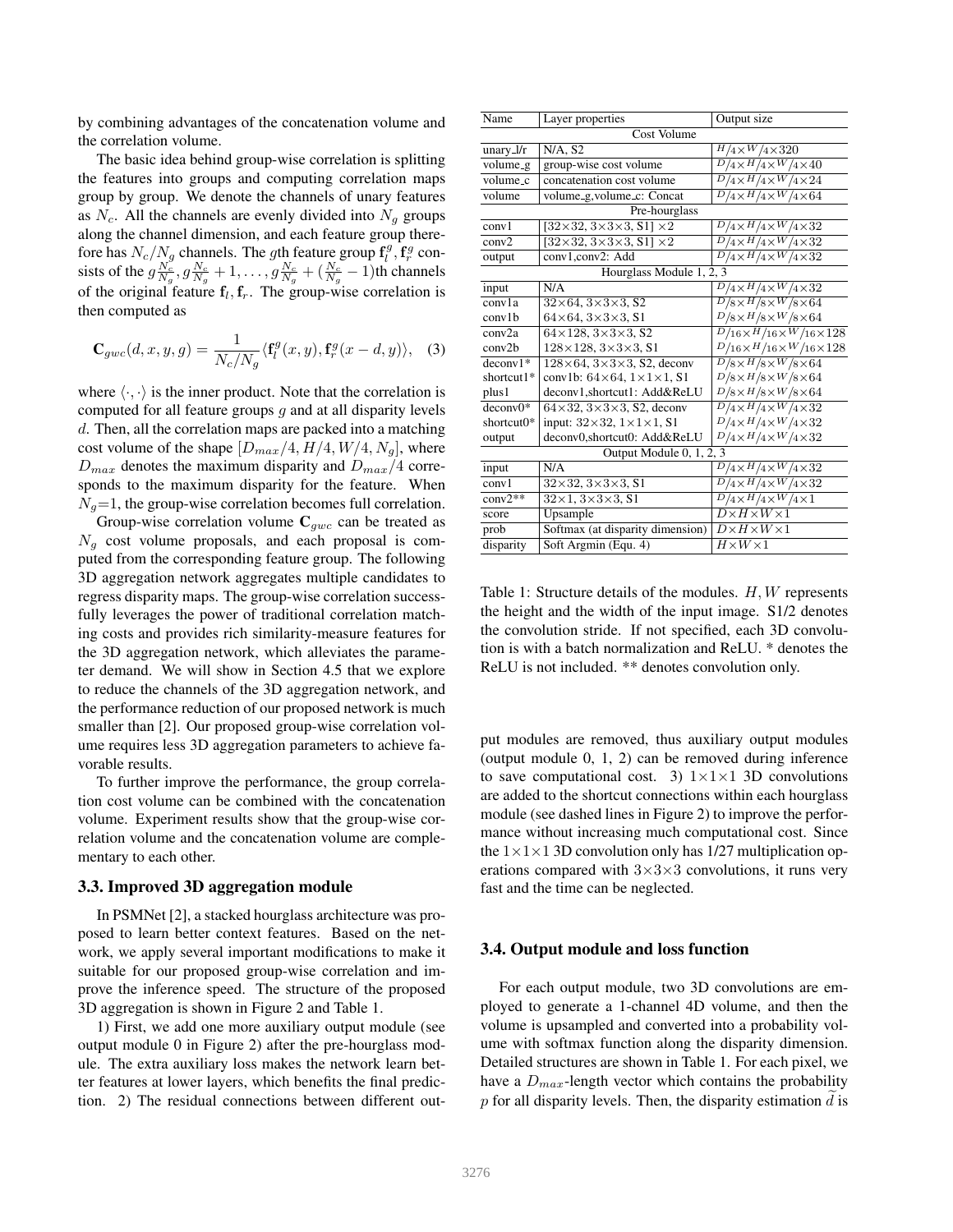| Model                          | Concat       | Group  | <b>Stack</b> | Groups                       | Init      | >1px   | >2px   | >3px   | EPE (px) | Time  |
|--------------------------------|--------------|--------|--------------|------------------------------|-----------|--------|--------|--------|----------|-------|
|                                | Volume       | Corr   | Hour-        | $\times$                     | Volume    | $(\%)$ | $(\%)$ | $(\%)$ |          | (ms)  |
|                                |              | Volume | glass        | Channels                     | Channel   |        |        |        |          |       |
| Cat <sub>64</sub> -Base        | v            |        |              |                              | 64        | 12.78  | 8.05   | 6.33   | 1.308    | 117.1 |
| Gwc1-Base                      |              | V      |              | $1\times 320$                |           | 13.32  | 8.37   | 6.62   | 1.369    | 104.0 |
| Gwc10-Base                     |              |        |              | $10\times32$                 | 10        | 11.82  | 7.31   | 5.70   | 1.230    | 112.8 |
| Gwc20-Base                     |              |        |              | $20\times16$                 | 20        | 11.84  | 7.29   | 5.67   | 1.216    | 116.3 |
| Gwc40-Base                     |              |        |              | $40\times8$                  | 40        | 11.68  | 7.18   | 5.58   | 1.212    | 122.2 |
| Gwc80-Base                     |              | v      |              | $80\times4$                  | 80        | 11.69  | 7.17   | 5.57   | 1.214    | 133.3 |
| Gwc160-Base                    |              |        |              | $160\times2$                 | 160       | 11.58  | 7.08   | 5.49   | 1.188    | 157.3 |
| Gwc40-Cat24-Base               | ✓            | ✓      |              | $40\times8$                  | $40 + 24$ | 11.26  | 6.87   | 5.31   | 1.127    | 135.1 |
| PSMNet [2]                     | √            |        | $[2]$        | $\overline{\phantom{0}}$     | 64        | 9.46   | 5.19   | 3.80   | 0.887    | 246.1 |
| Cat <sub>64</sub> -original-hg | √            |        | $[2]$        | $\qquad \qquad \blacksquare$ | 64        | 9.47   | 5.13   | 3.74   | 0.876    | 241.0 |
| Cat64                          | √            |        | Ours         |                              | 64        | 8.41   | 4.63   | 3.41   | 0.808    | 198.3 |
| $Gwc40$ ( $GwcNet-g$ )         |              | ✓      | Ours         | $40\times8$                  | 40        | 8.18   | 4.57   | 3.39   | 0.792    | 200.3 |
| Gwc40-Cat24 (GwcNet-gc)        | $\checkmark$ | √      | Ours         | $40\times8$                  | $40 + 24$ | 8.03   | 4.47   | 3.30   | 0.765    | 210.7 |

Table 2: Ablation study results of proposed networks on the Finalpass of Scene Flow datasets [19]. *Cat*, *Gwc*, *Gwc-Cat* represent only concatenation volume, only group-wise correlation volume, or the both. *Base* denotes the network variants without stacked hourglass networks. The time is the inference time for  $480\times640$  inputs on a single Nvidia TITAN Xp GPU. The result of PSMNet [2] is trained with published code with our batch size, evaluation settings for fair comparison.

| Model                |          | KITTI 12   KITTI 12   KITTI 15   KITTI 15 |          |               |  |  |
|----------------------|----------|-------------------------------------------|----------|---------------|--|--|
|                      | EPE (px) | $D1$ -all $(\%)$                          | EPE (px) | D1-all $(\%)$ |  |  |
| PSMNet [2]           | 0.713    | 2.53                                      | 0.639    | 1.50          |  |  |
| $Cat64$ -original-hg | 0.740    | 2.72                                      | 0.652    | 1.76          |  |  |
| Cat64                | 0.691    | 2.41                                      | 0.615    | 1.55          |  |  |
| Gwc40                | 0.662    | 2.30                                      | 0.602    | 1.41          |  |  |
| Gwc40-Cat24          | 0.659    | 2.10                                      | 0.613    | 1.49          |  |  |

Table 3: Ablation study results of our networks on KITTI 2012 validation and KITTI 2015 validation sets.

given by the soft argmin function [9],

$$
\widetilde{d} = \sum_{k=0}^{D_{max}-1} k \cdot p_k,\tag{4}
$$

where k and  $p_k$  denote a possible disparity level and the corresponding probability. The predicted disparity maps from the four output modules are denoted as  $\tilde{d}_0$ ,  $\tilde{d}_1$ ,  $\tilde{d}_2$ ,  $\tilde{d}_3$ . The final loss is given by,

$$
L = \sum_{i=0}^{i=3} \lambda_i \cdot \text{Smooth}_{L_1}(\widetilde{\mathbf{d}}_i - \mathbf{d}^*),
$$
 (5)

where  $\lambda_i$  denotes the coefficients for the *i*th disparity prediction and  $d^*$  represents the ground-truth disparity map. The smooth L1 loss is computed as follows,

$$
\text{Smooth}_{L_1}(x) = \begin{cases} 0.5x^2, & \text{if } |x| < 1\\ |x| - 0.5, & \text{otherwise} \end{cases} \tag{6}
$$

### 4. Experiment

In this section, we evaluate our proposed stereo models on Scene Flow datasets [19] and the KITTI dataset [4, 21]. Datasets and implementation details are described in Section 4.1 and Section 4.2. The effectiveness and the best settings of group-wise correlation are explored in Section 4.3. The performance improvement of the new stacked hourglass module is discussed in Section 4.4. We also explore the performance of group-wise correlation when the computational cost is limited in Section 4.5.

### 4.1. Datasets and evaluation metrics

Scene Flow datasets are a dataset collection of synthetic stereo datasets, consisting of Flyingthings3D, Driving, and Monkaa. The datasets provide 35,454 training and 4,370 testing images of size 960×540 with accurate ground-truth disparity maps. We use the Finalpass of the Scene Flow datasets, since it contains more motion blur and defocus and is more like real-world images than the Cleanpass. KITTI 2012 and KITTI 2015 are driving scene datasets. KITTI 2012 provides 194 training and 195 testing images pairs, and KITTI 2015 provides 200 training and 200 testing image pairs. Both datasets provide sparse LIDAR groundtruth disparity for the training images.

For Scene Flow datasets, the evaluation metrics is usually the end-point error (EPE), which is the mean average disparity error in pixels. For KITTI 2012, percentages of erroneous pixels and average end-point errors for both nonoccluded (Noc) and all (All) pixels are reported. For KITTI 2015, the percentage of disparity outliers *D1* is evaluated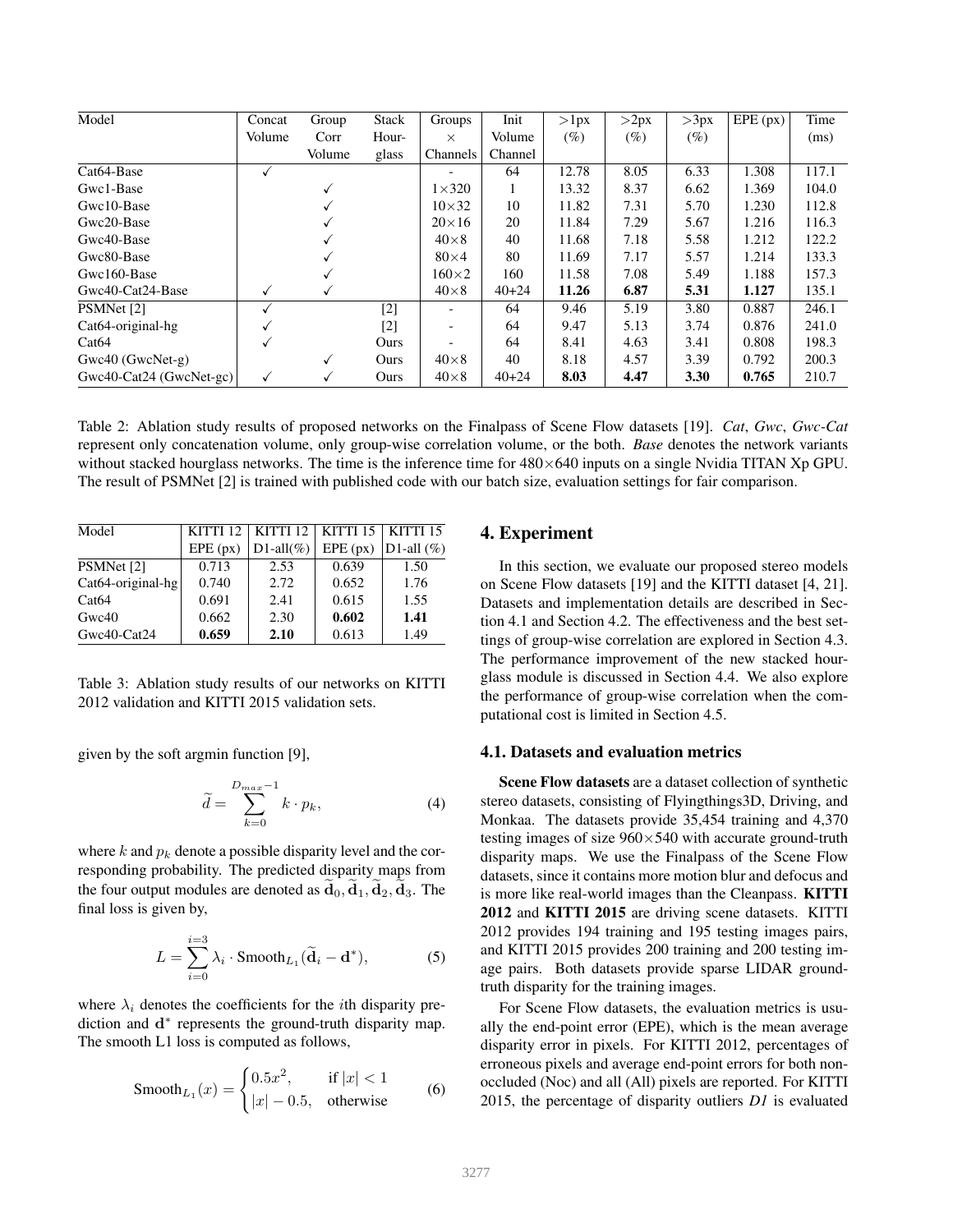for background, foreground, and all pixels. The outliers are defined as the pixels whose disparity errors are larger than  $max(3px, 0.05\ddot{d}^*)$ , where  $d^*$  denotes the ground-truth disparity.

### 4.2. Implementation details

Our network is implemented with PyTorch. We use Adam [12] optimizer, with  $\beta_1 = 0.9$ ,  $\beta_2 = 0.999$ . The batch size is fixed to 16, and we train all the networks with 8 Nvidia TITAN Xp GPUs with 2 training samples on each GPU. The coefficients of four outputs are set as  $\lambda_0 = 0.5$ ,  $\lambda_1 = 0.5, \lambda_2 = 0.7, \lambda_3 = 1.0.$ 

For Scene Flow datasets, we train the stereo networks for 16 epochs. The learning rate is set to 0.001 and downscaled by 2 after epoch 10, 12, and 14. To test on Scene Flow datasets, the full images of size  $960 \times 540$  are input to the network for disparity prediction. We set the maximum disparity value as  $D_{max} = 192$  following PSMNet [2] for Scene Flow datasets. To evaluate our networks, we remove all the images with less than 10% valid pixels ( $0 \le d \lt D_{max}$ ) in the test set. For each valid image, the evaluation metrics are computed with only valid pixels.

For KITTI 2015 and KITTI 2012, we fine-tune the network pre-trained on Scene Flow datasets for another 300 epochs. The initial learning rate is 0.001 and is down-scaled by 10 after epoch 200. For testing on KITTI datasets, we first pad zeros on the top and the right side of the images to make the inputs in size  $1248 \times 384$ .

#### 4.3. The effectiveness of Group-wise correlation

In this section, we explore the effectiveness and the best settings for the group-wise correlation. In order to prove the effectiveness of the proposed group-wise correlation volume, we conduct several experiments on the *Base* model, which removes the stacked hourglass networks and only preserves the pre-hourglass module and the output module 0. *Cat-Base*, *Gwc-Base*, and *Gwc-Cat-Base* are the base models with only concatenation volume, only group-wise correlation volume, or both volumes.

Experiment results in Table 2 show that the performance of the *Gwc-Base* network increases as the group number increases. When the group number is larger than 40, the performance improvement becomes minor and the end-point error stays around 1.2px. Considering the memory usage and the computational cost, we choose 40 groups with each group having 8 channels as our network structure, which corresponds to the *Gwc40-Base* model in Table 2.

All the *Gwc-Base* models except *Gwc1-Base* outperform the *Cat-Base* model which utilizes concatenation volume, which shows the effectiveness of the group-wise correlation. The *Gwc40* model reduces the end-point error by 0.1px and the 3-pixel error rate by 0.75%, and the time consumption is almost the same. The performance can be fur-



Figure 3: Our model *Gwc-Cat* achieves much better performance than *Cat* when the number of channels decreases. The models with 32 base channels correspond to the *Cat64* model (concatenation volume) and the *Gwc40-Cat24* model (group-wise correlation and concatenation volume). The channels of the cost volume and all 3D convolutions decrease by the same factor as the base channel.

ther improved by combining group-wise correlation volume with concatenation volume (see *Gwc40-Cat24-Base* model in Table 2). The group-wise correlation could provide accurate matching features, and the concatenation volume provides complementary semantic information.

#### 4.4. Improved stacked hourglass

In this paper, we applied several modifications to the stacked hourglass networks proposed in [2] to improve the performance of cost volume aggregation. From Table 2 and Table 3, we can see that the model with the proposed hourglass networks (*Cat64*) increases EPE by 7.8% on Scene Flow datasets and 5.8% on KITTI 2015 compared with the model *Cat64-original-hg* (with the hourglass module in [2]). The inference time for  $640\times480$  inputs on a single Nvidia TITAN Xp GPU also decreases by 42.7ms, because the auxiliary output modules can be removed during inference to save time.

### 4.5. Limit the computational cost of 3D network

We explore to limit the computational cost by decreasing channels in the 3D aggregation network to verify the effectiveness of the proposed group-wise group correlation. The results are shown in Figure 3. The base number of channels are modified from the original 32 to 2, and the channels of the cost volume and all 3D convolutions are reduced with the same factor. As the number of channels decreasing, our models with group-wise correlation volume (*Gwc-Cat*) perform much better than the models with only concatenation volume (*Cat*). The performance gain enlarges as more channels reduced. The reason for this is that the group-wise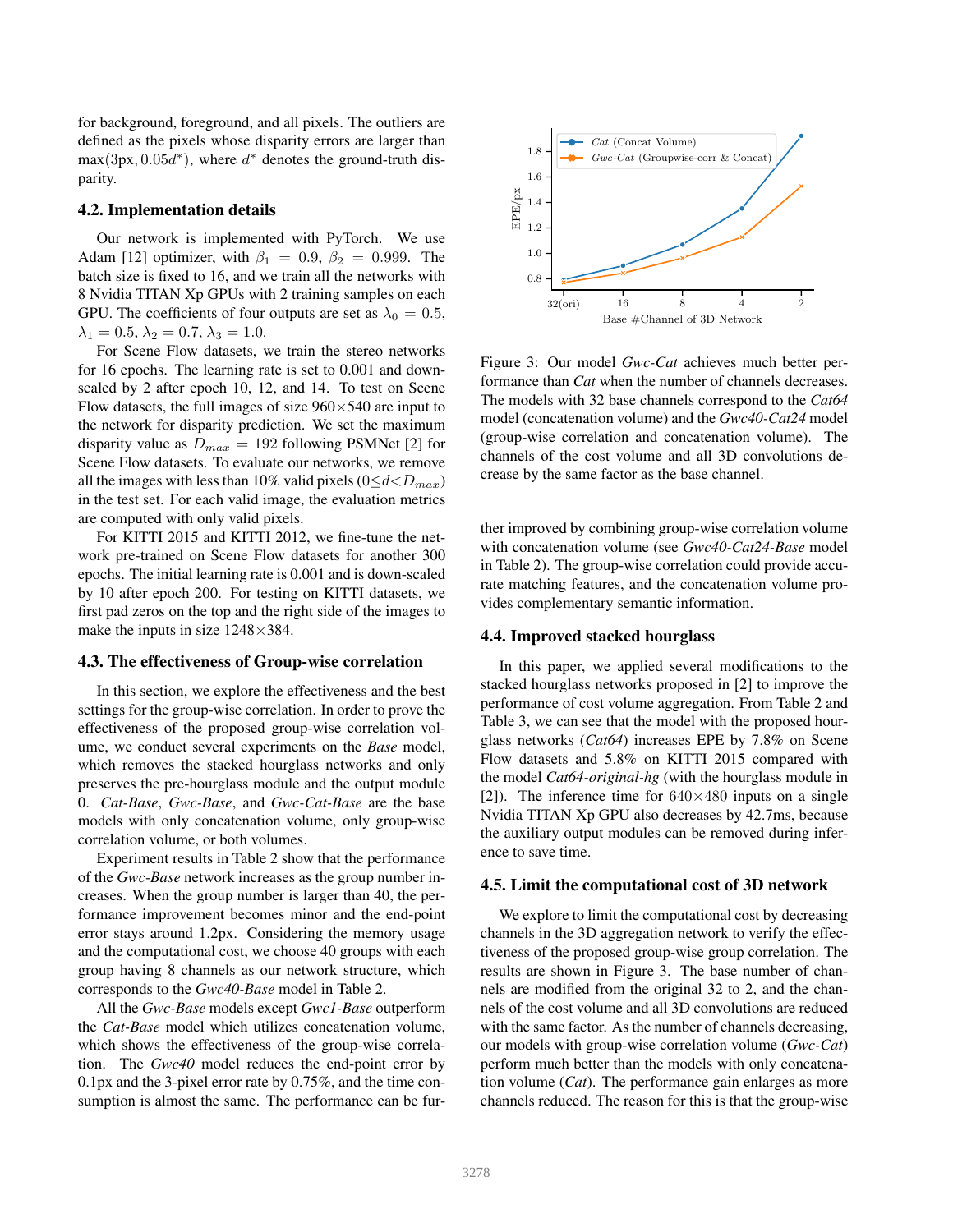

(a) Visualization results on the Scene Flow datasets.



(b) Visualization results on the KITTI 2012 dataset.



(c) Visualization results on the KITTI 2015 dataset.

Figure 4: Depth visualization results on the test sets of Scene Flow [19], KITTI 2012 [4] and KITTI 2015 [21] datasets. From left to right, input left images, predicted disparity maps, and error maps.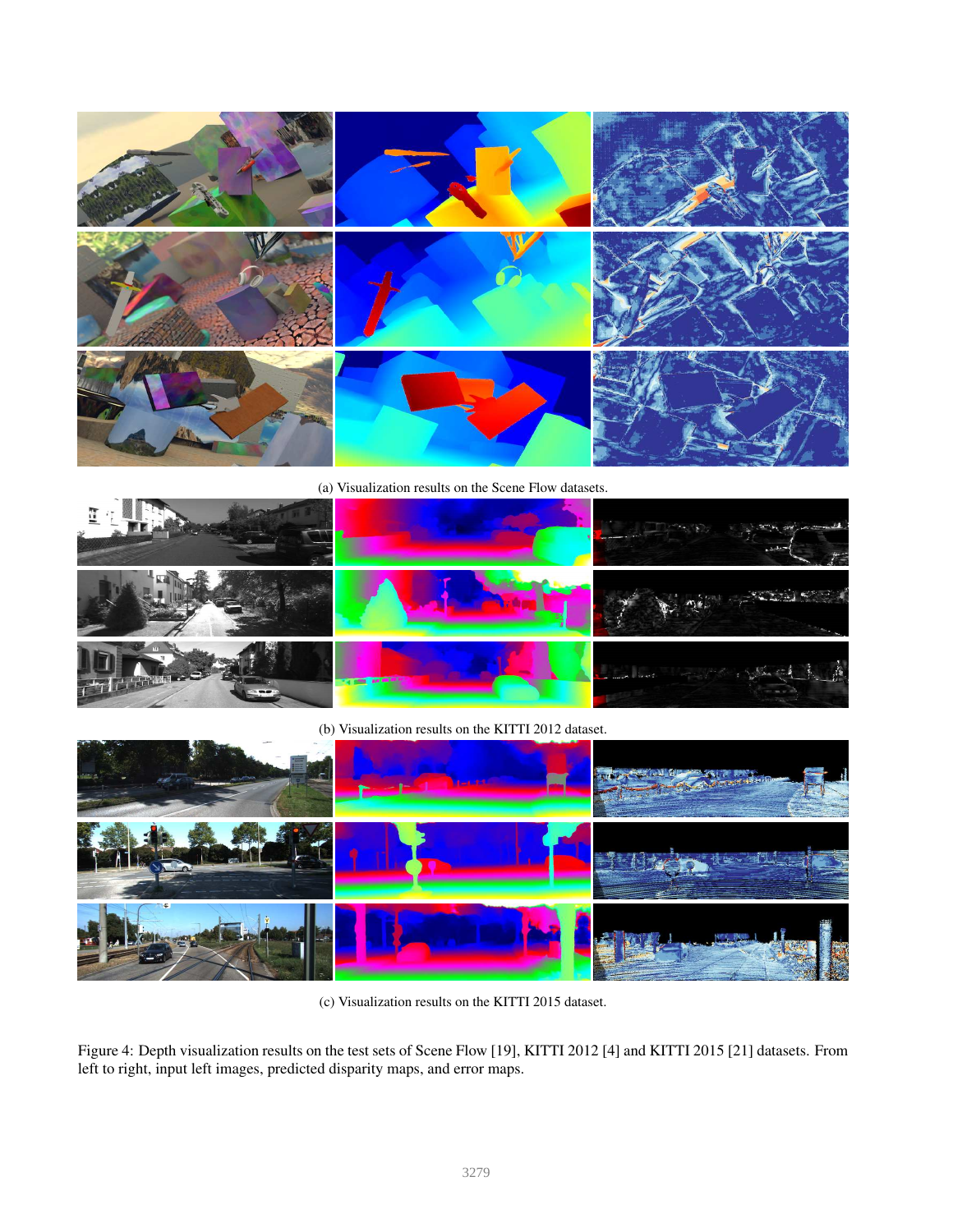|                          |          | All $(\%)$ |        |          | Time    |           |      |
|--------------------------|----------|------------|--------|----------|---------|-----------|------|
|                          | $D1$ -bg | $D1-fg$    | D1-all | $D1$ -bg | $D1-fg$ | $D1$ -all | (s)  |
| DispNetC $[19]$          | 4.32     | 4.41       | 4.34   | 4.11     | 3.72    | 4.05      | 0.06 |
| $GC$ -Net [9]            | 2.21     | 6.16       | 2.87   | 2.02     | 5.58    | 2.61      | 0.9  |
| <b>CRL</b> [22]          | 2.48     | 3.59       | 2.67   | 2.32     | 3.12    | 2.45      | 0.47 |
| $i$ ResNet- $i$ 2e2 [17] | 2.14     | 3.45       | 2.36   | 1.94     | 3.20    | 2.15      | 0.22 |
| PSMNet [9]               | 1.86     | 4.62       | 2.32   | 1.71     | 4.31    | 2.14      | 0.41 |
| SegStereo [33]           | 1.88     | 4.07       | 2.25   | 1.76     | 3.70    | 2.08      | 0.6  |
| $GwcNet-g(Gwc40)$        | 1.74     | 3.93       | 2.11   | 1.61     | 3.49    | 1.92      | 0.32 |

Table 4: KITTI 2015 test set results. The dataset contains 200 images for training and 200 images for testing.

|                         | >2px(%)    |      |      | $>3px$ (%) |      | $>5px$ (%) | Mean Error $(px)$ |     | Time |
|-------------------------|------------|------|------|------------|------|------------|-------------------|-----|------|
|                         | <b>Noc</b> | All  | Noc  | All        | Noc. | All        | Noc               | All | (s)  |
| DispNetC $[19]$         | 7.38       | 8.11 | 4.11 | 4.65       | 2.05 | 2.39       | 0.9               | 1.0 | 0.06 |
| MC-CNN-acrt [36]        | 3.90       | 5.45 | 2.43 | 3.63       | 1.64 | 2.39       | 0.7               | 0.9 | 67   |
| $GC$ -Net [9]           | 2.71       | 3.46 | 1.77 | 2.30       | 1.12 | 1.46       | 0.6               | 0.7 | 0.9  |
| $i$ ResNet- $i$ 2 [17]  | 2.69       | 3.34 | 1.71 | 2.16       | 1.06 | 1.32       | 0.5               | 0.6 | 0.12 |
| SegStereo [33]          | 2.66       | 3.19 | 1.68 | 2.03       | 1.00 | 1.21       | 0.5               | 0.6 | 0.6  |
| PSMNet [9]              | 2.44       | 3.01 | 1.49 | 1.89       | 0.90 | 1.15       | 0.5               | 0.6 | 0.41 |
| GwcNet-gc (Gwc40-Cat24) | 2.16       | 2.71 | 1.32 | 1.70       | 0.80 | 1.03       | 0.5               | 0.5 | 0.32 |

Table 5: KITTI 2012 test set results. The dataset contains 194 images for training and 195 images for testing.

correlation provides good matching cost representations for the 3D aggregation network, while the aggregation network with only concatenation volume as inputs needs to learn the matching similarity function from scratch, which usually requires more parameters and computational cost. As a result, the proposed group-wise correlation could be a valuable method to be implemented in real-time stereo networks where the computational costs are limited.

## 4.6. KITTI 2012 and KITTI 2015

For KITTI stereo 2015 [21], we split the training set into 180 training image pairs and 20 validation image pairs. Since the results on the validation set are not stable, we finetune the pretrained model for 3 times and choose the model with the best validation performance. From Table 3, the performance of both *Gwc40-Cat24* and *Gwc40* is better than the models without group-wise correlation (*Cat64*, *Cat64 original-hg*). We submit the *Gwc40* model (without concatenation volume) with the lowest validation error to the evaluation server, and the results on the test set are shown in Table 4. Our model surpasses the PSMNet [2] by 0.21% and SegStereo [33] by 0.14% on D1-all.

For KITTI 2012 [4], we split the training set into 180 training images and 14 validation image pairs. The results on the validation set are shown in Table 3. We submit the best *Gwc40-Cat24* model on the validation set to the evaluation server. The evaluation results on the test set are shown in Table 5. Our method surpasses PSMNet [2] by 0.19% on 3-pixel-error and 0.1px on mean disparity error.

## 5. Conclusion

In this paper, we proposed GwcNet to estimate disparity maps for stereo matching, which incorporates groupwise correlation to build up the cost volumes. The groupwise correlation volumes provide good matching features for the 3D aggregation network, which improves the performance and reduces the parameter requirements of the aggregation network. We showed that when the computational cost is limited, our model achieves larger gain than previous concatenation-volume based stereo networks. We also improved the stacked hourglass networks to further improve the performance and reduce the inference time. Experiments demonstrated the effectiveness of our proposed method on the Scene Flow datasets and the KITTI dataset.

## Acknowledgements

This work is supported in part by SenseTime Group Limited, in part by the General Research Fund through the Research Grants Council of Hong Kong under Grants CUHK14202217, CUHK14203118, CUHK14205615, CUHK14207814, CUHK14213616, CUHK14208417, CUHK14239816, and in part by CUHK Direct Grant.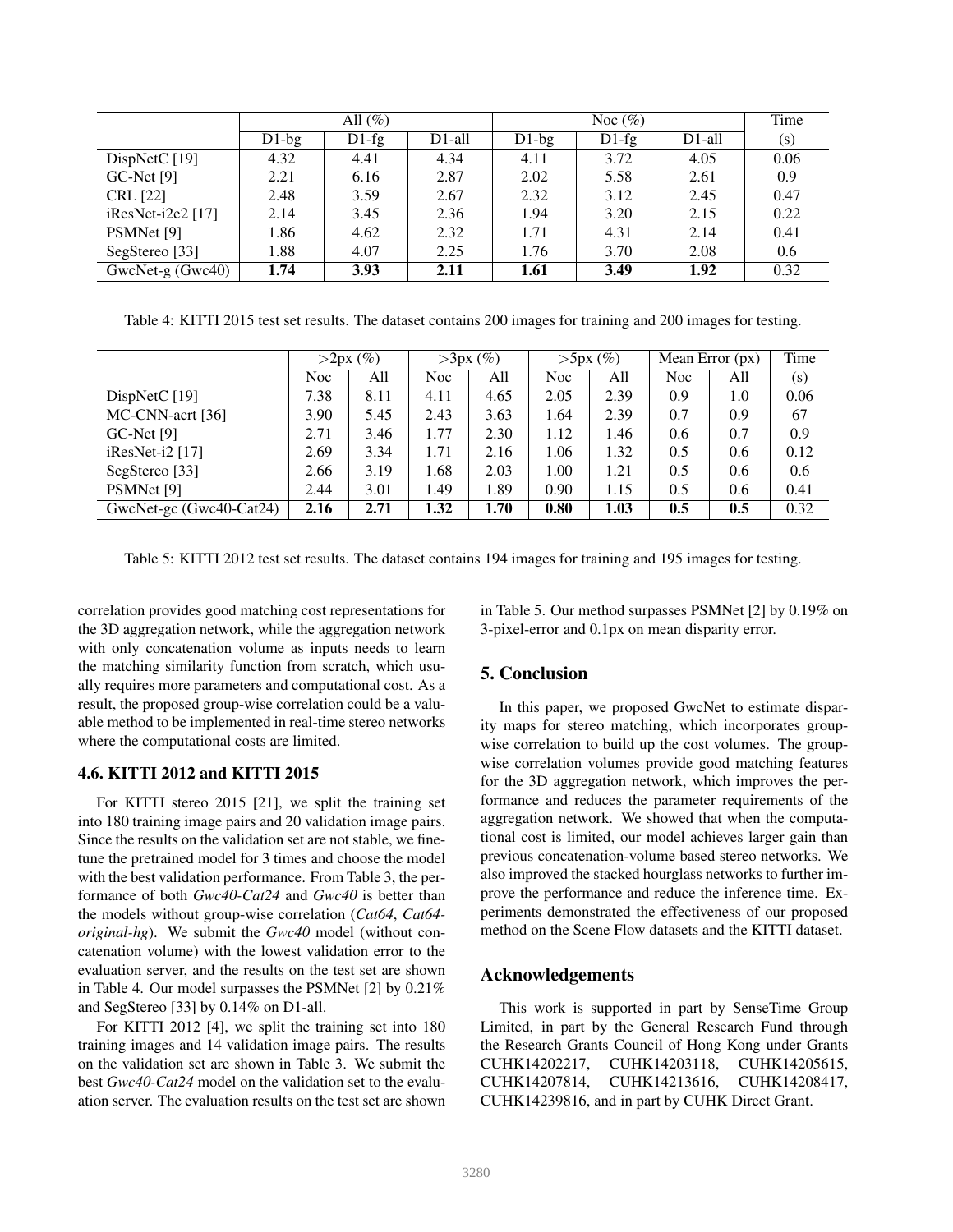## References

- [1] Konstantinos Batsos, Changjiang Cai, and Philippos Mordohai. Cbmv: A coalesced bidirectional matching volume for disparity estimation. In *Proceedings of the IEEE Conference on Computer Vision and Pattern Recognition*, pages 2060– 2069, 2018.
- [2] Jia-Ren Chang and Yong-Sheng Chen. Pyramid stereo matching network. In *Proceedings of the IEEE Conference on Computer Vision and Pattern Recognition*, pages 5410– 5418, 2018.
- [3] David Eigen, Christian Puhrsch, and Rob Fergus. Depth map prediction from a single image using a multi-scale deep network. In *Advances in neural information processing systems*, pages 2366–2374, 2014.
- [4] Andreas Geiger, Philip Lenz, and Raquel Urtasun. Are we ready for autonomous driving? the kitti vision benchmark suite. In *Conference on Computer Vision and Pattern Recognition (CVPR)*, 2012.
- [5] Xiaoyang Guo, Hongsheng Li, Shuai Yi, Jimmy Ren, and Xiaogang Wang. Learning monocular depth by distilling cross-domain stereo networks. In *Proceedings of the European Conference on Computer Vision (ECCV)*, pages 484– 500, 2018.
- [6] Saurabh Gupta, Ross Girshick, Pablo Arbeláez, and Jitendra Malik. Learning rich features from rgb-d images for object detection and segmentation. In *European Conference on Computer Vision*, pages 345–360. Springer, 2014.
- [7] Heiko Hirschmuller. Accurate and efficient stereo processing by semi-global matching and mutual information. In *Computer Vision and Pattern Recognition, 2005. CVPR 2005. IEEE Computer Society Conference on*, volume 2, pages 807–814. IEEE, 2005.
- [8] Zequn Jie, Pengfei Wang, Yonggen Ling, Bo Zhao, Yunchao Wei, Jiashi Feng, and Wei Liu. Left-right comparative recurrent model for stereo matching. In *Proceedings of the IEEE Conference on Computer Vision and Pattern Recognition*, pages 3838–3846, 2018.
- [9] Alex Kendall, Hayk Martirosyan, Saumitro Dasgupta, Peter Henry, Ryan Kennedy, Abraham Bachrach, and Adam Bry. End-to-end learning of geometry and context for deep stereo regression. In *Proceedings of the IEEE International Conference on Computer Vision*, pages 66–75, 2017.
- [10] Christian Kerl, Jürgen Sturm, and Daniel Cremers. Robust odometry estimation for rgb-d cameras. In *2013 IEEE International Conference on Robotics and Automation*, pages 3748–3754. IEEE, 2013.
- [11] Sameh Khamis, Sean Fanello, Christoph Rhemann, Adarsh Kowdle, Julien Valentin, and Shahram Izadi. Stereonet: Guided hierarchical refinement for real-time edge-aware depth prediction. In *Proceedings of the European Conference on Computer Vision (ECCV)*, pages 573–590, 2018.
- [12] Diederik P Kingma and Jimmy Ba. Adam: A method for stochastic optimization. *arXiv preprint arXiv:1412.6980*, 2014.
- [13] Andreas Klaus, Mario Sormann, and Konrad Karner. Segment-based stereo matching using belief propagation and a self-adapting dissimilarity measure. In *18th International*

*Conference on Pattern Recognition (ICPR'06)*, volume 3, pages 15–18. IEEE, 2006.

- [14] Patrick Knobelreiter, Christian Reinbacher, Alexander Shekhovtsov, and Thomas Pock. End-to-end training of hybrid cnn-crf models for stereo. In *Proceedings of the IEEE Conference on Computer Vision and Pattern Recognition*, pages 2339–2348, 2017.
- [15] V. Kolmogorov and R. Zabih. Computing visual correspondence with occlusions using graph cuts. In *Proceedings Eighth IEEE International Conference on Computer Vision. ICCV 2001*, volume 2, pages 508–515 vol.2, July 2001.
- [16] Hongyang Li, Bo Dai, Shaoshuai Shi, Wanli Ouyang, and Xiaogang Wang. Feature Intertwiner for Object Detection. In *ICLR*, 2019.
- [17] Zhengfa Liang, Yiliu Feng, Yulan Guo Hengzhu Liu Wei Chen, and Linbo Qiao Li Zhou Jianfeng Zhang. Learning for disparity estimation through feature constancy. In *Proceedings of the IEEE Conference on Computer Vision and Pattern Recognition*, pages 2811–2820, 2018.
- [18] Wenjie Luo, Alexander G Schwing, and Raquel Urtasun. Efficient deep learning for stereo matching. In *Proceedings of the IEEE Conference on Computer Vision and Pattern Recognition*, pages 5695–5703, 2016.
- [19] Nikolaus Mayer, Eddy Ilg, Philip Hausser, Philipp Fischer, Daniel Cremers, Alexey Dosovitskiy, and Thomas Brox. A large dataset to train convolutional networks for disparity, optical flow, and scene flow estimation. In *Proceedings of the IEEE Conference on Computer Vision and Pattern Recognition*, pages 4040–4048, 2016.
- [20] Xing Mei, Xun Sun, Weiming Dong, Haitao Wang, and Xiaopeng Zhang. Segment-tree based cost aggregation for stereo matching. In *Proceedings of the IEEE Conference on Computer Vision and Pattern Recognition*, pages 313–320, 2013.
- [21] Moritz Menze and Andreas Geiger. Object scene flow for autonomous vehicles. In *Proceedings of the IEEE Conference on Computer Vision and Pattern Recognition*, pages 3061– 3070, 2015.
- [22] Jiahao Pang, Wenxiu Sun, Jimmy SJ Ren, Chengxi Yang, and Qiong Yan. Cascade residual learning: A two-stage convolutional neural network for stereo matching. In *ICCV Workshops*, volume 7, 2017.
- [23] Daniel Scharstein and Richard Szeliski. A taxonomy and evaluation of dense two-frame stereo correspondence algorithms. *International journal of computer vision*, 47(1-3):7– 42, 2002.
- [24] Daniel Scharstein and Richard Szeliski. High-accuracy stereo depth maps using structured light. In *2003 IEEE Computer Society Conference on Computer Vision and Pattern Recognition, 2003. Proceedings.*, volume 1, pages I–I. IEEE, 2003.
- [25] Johannes L Schonberger, Sudipta N Sinha, and Marc Pollefeys. Learning to fuse proposals from multiple scanline optimizations in semi-global matching. In *Proceedings of the European Conference on Computer Vision (ECCV)*, pages 739–755, 2018.
- [26] Akihito Seki and Marc Pollefeys. Sgm-nets: Semi-global matching with neural networks. In *Proceedings of the IEEE*